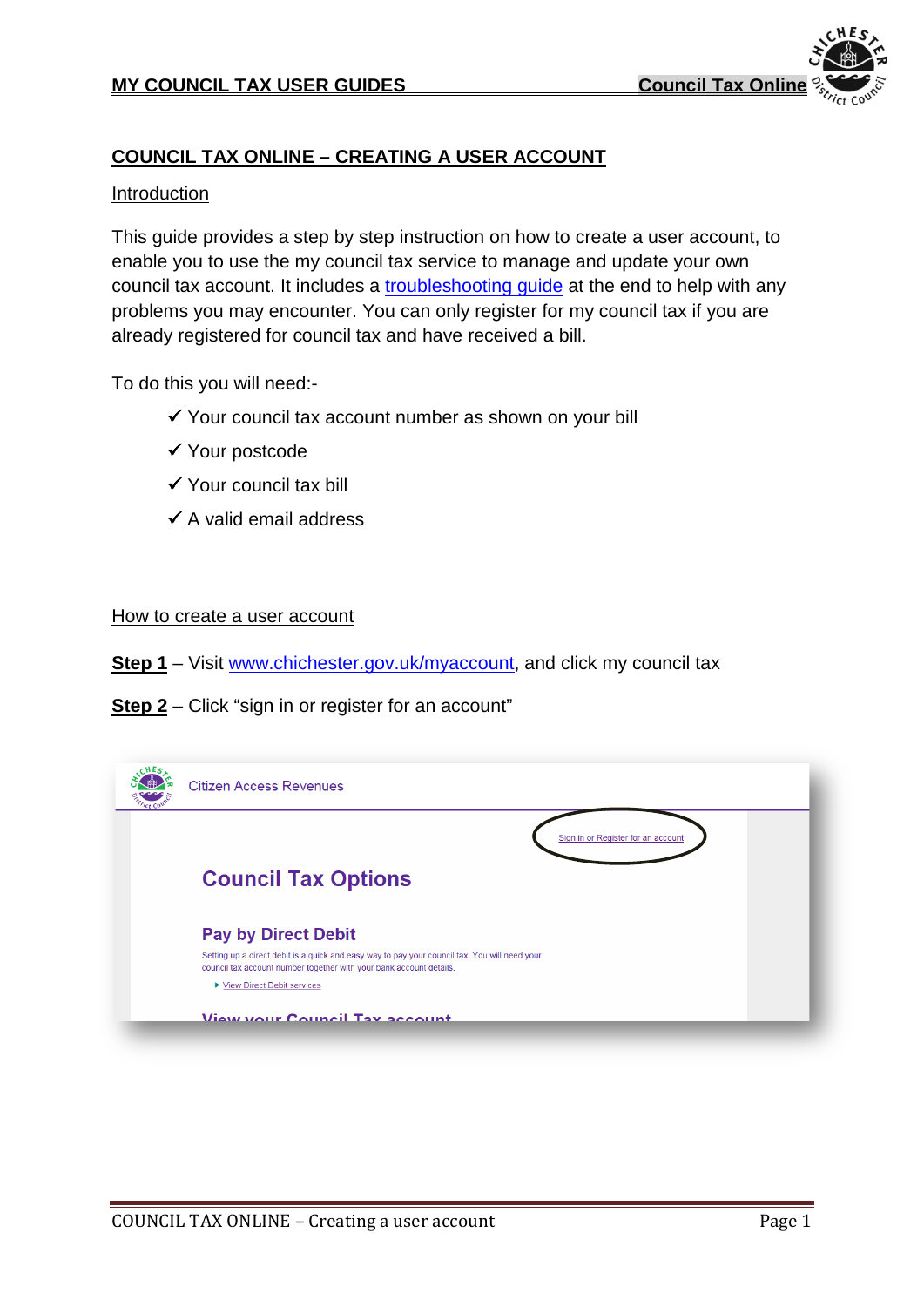**Step 3** – Click "create an account here"

| <b>Citizen Access Revenues</b>                                                                                                                                                                                                                                                            |  |
|-------------------------------------------------------------------------------------------------------------------------------------------------------------------------------------------------------------------------------------------------------------------------------------------|--|
| <b>O</b> Previous                                                                                                                                                                                                                                                                         |  |
| Sign in or create an account                                                                                                                                                                                                                                                              |  |
| To view your Council Tax information you need an account. Your account helps you keep track of<br>Council Tax services that you have registered and you can make changes if needed. In order to<br>create an account you will have needed to receive an account number from your council. |  |
| If you don't have an account you can create an account here.                                                                                                                                                                                                                              |  |

- **Step 4** Click whether you are an individual or an organisation.
- **Step 5** Enter your name exactly as it is shown on your bill. If your your name is spelt incorrectly on your council tax bill, once registered you can then sign in and amend the spelling. Enter your council tax account number as shown on your bill. This is an eight digit number that begins with 3, click next.

| <b>O</b> Previous                                                                          |                               |
|--------------------------------------------------------------------------------------------|-------------------------------|
| <b>Register</b>                                                                            |                               |
|                                                                                            |                               |
| Are you registering the account as a person or organisation?<br>○ Organisation<br>◉ Person |                               |
| <b>First name</b>                                                                          |                               |
|                                                                                            | Enter your name exactly as it |
| <b>Last name</b>                                                                           | appears on your bill.         |
| <b>Council Tax account number</b>                                                          |                               |
|                                                                                            |                               |

**Step 6** – Enter the postcode of the property (within the Chichester district) that you pay council tax for, then click next.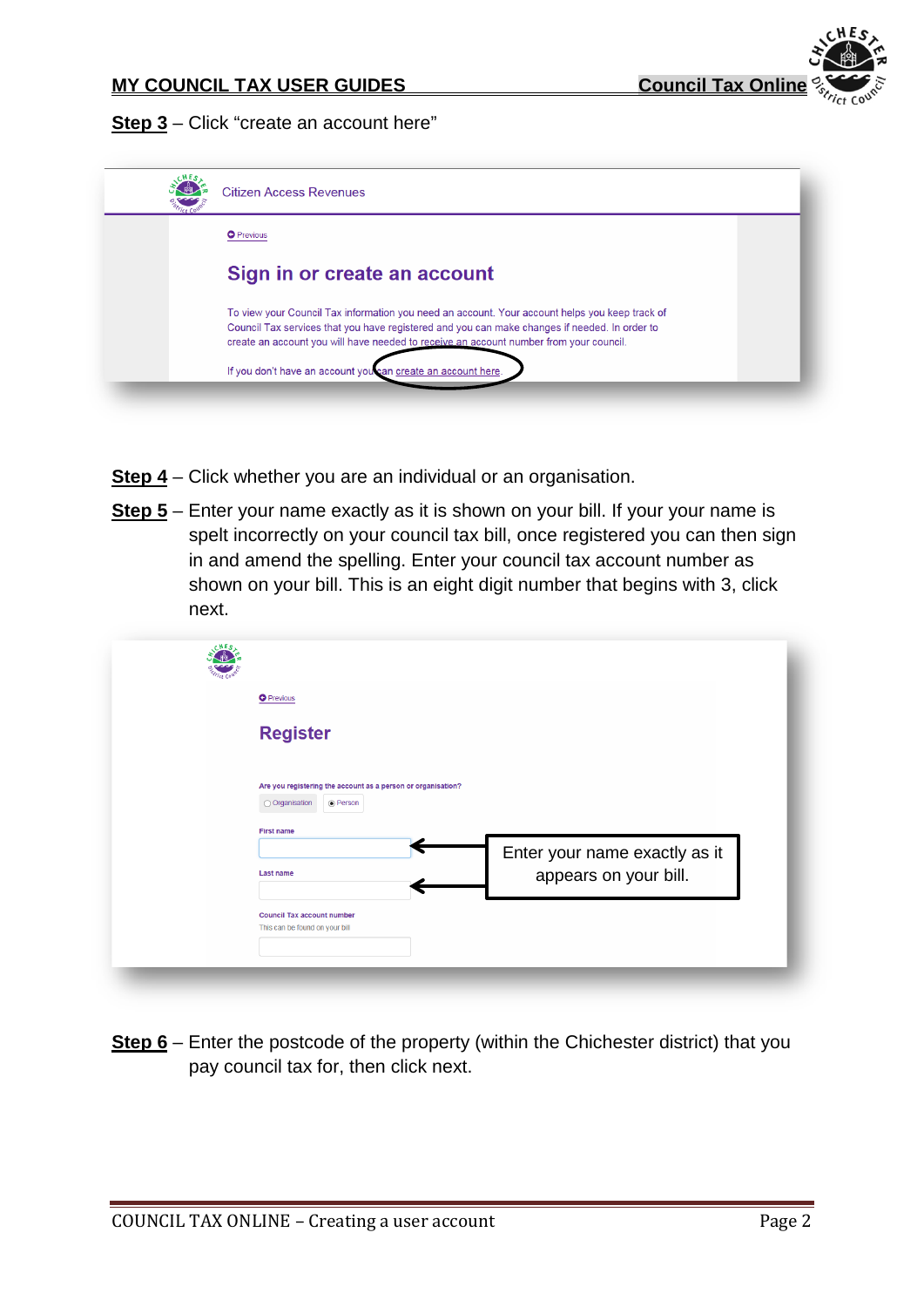

| c H E s | My account                                              |
|---------|---------------------------------------------------------|
|         | <b>O</b> Previous                                       |
|         | <b>Security questions</b>                               |
|         | Enter answers to at least 1 of the following questions. |
|         | <b>Property postcode</b>                                |
|         | Please leave a space in the postcode                    |
|         | <b>Next</b>                                             |
|         |                                                         |

**Step 7 –** Enter and confirm your email address, then create a username and password (ensure you make a note of your username and password).

| <b>Register</b>                                                                                                             |                    |
|-----------------------------------------------------------------------------------------------------------------------------|--------------------|
|                                                                                                                             |                    |
| <b>Email address</b>                                                                                                        |                    |
|                                                                                                                             |                    |
| <b>Confirm email address</b>                                                                                                |                    |
|                                                                                                                             | Confirm your email |
| <b>Username</b>                                                                                                             | address            |
| Username can only contain letters, digits and the following special characters: @ . _                                       |                    |
|                                                                                                                             |                    |
| Password                                                                                                                    |                    |
| This must contain at least 8 characters including an uppercase letter, a lowercase letter, a number and a special character |                    |
|                                                                                                                             |                    |
| Re-enter password                                                                                                           | Confirm your email |
|                                                                                                                             | password           |
|                                                                                                                             |                    |
| I agree with the terms and conditions                                                                                       |                    |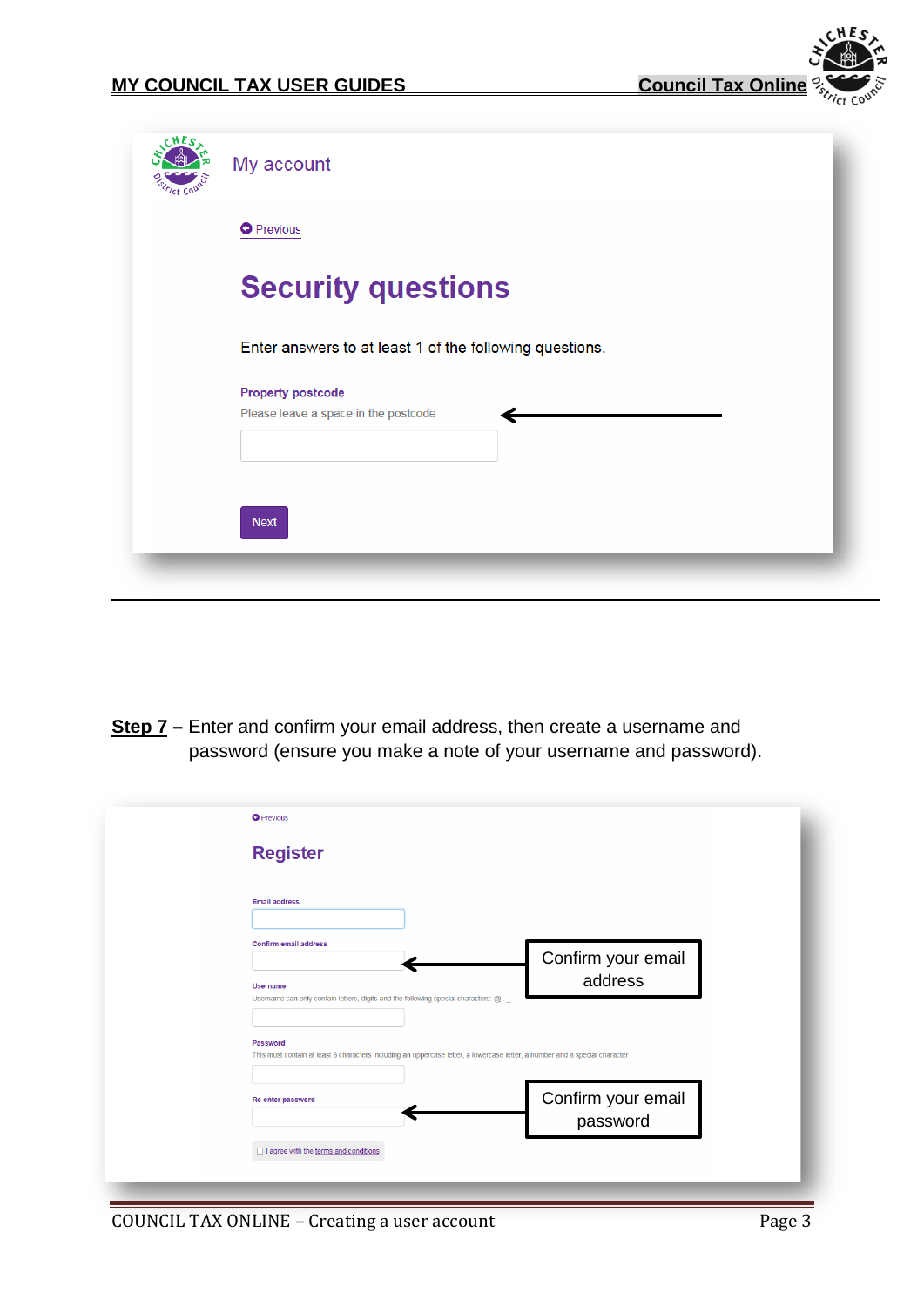

**Step 8 –** You should take time to read the terms and conditions and once satisfied tick the box to indicate you agree and click submit.

| <b>Activate account</b>                                                              |  |
|--------------------------------------------------------------------------------------|--|
| <b>Account activated</b><br>Your account has been activated. Press Next to continue. |  |
| <b>Next</b>                                                                          |  |

**Step 9** – You will be sent an email from [Systems@chichester.gov.uk](mailto:Systems@chichester.gov.uk) confirming that your registration has been succesful. Click on the link within this email to complete the final stage of verification. Once you have clicked on the link you will be advised "account activated"

### **You are then returned to the sign in screen, where you can enter the username and password that you created.**